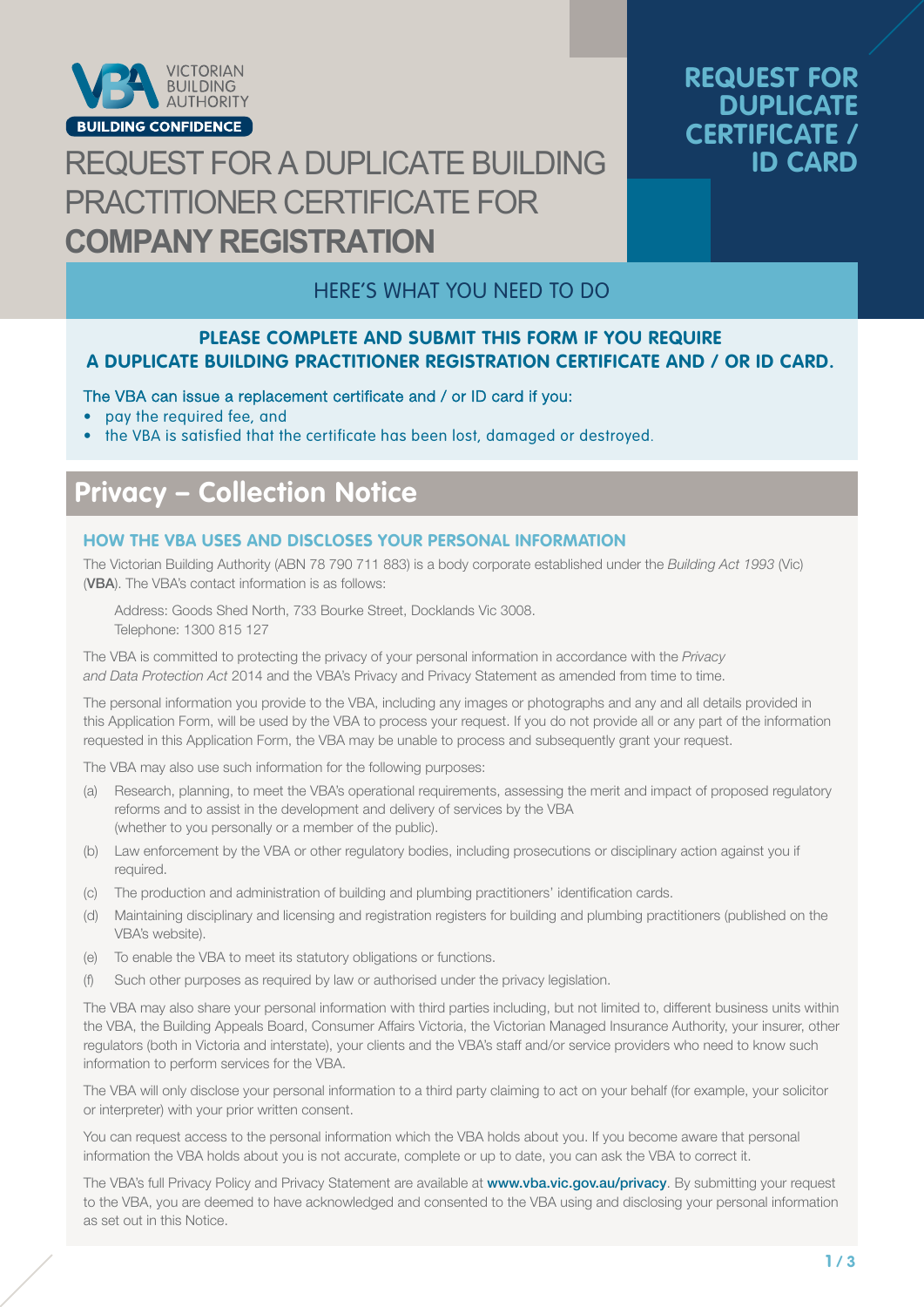# **How to submit this form**

#### Please fill out your request form electronically, then print and sign a hard copy.

Submit a hard copy of your request by mail:



GPO Box 536 Victorian Building Authority Melbourne VIC 3001

Or in person at the VBA:

 Goods Shed North 733 Bourke Street Docklands VIC 3008

## **Part A**

### **WHAT WE NEED TO KNOW ABOUT THE COMPANY**

| Company name                                                                  | Company trading name |          |  |  |  |  |  |  |
|-------------------------------------------------------------------------------|----------------------|----------|--|--|--|--|--|--|
|                                                                               |                      |          |  |  |  |  |  |  |
| Australian Company Number (ACN)                                               |                      |          |  |  |  |  |  |  |
|                                                                               |                      |          |  |  |  |  |  |  |
| Registered business address                                                   |                      |          |  |  |  |  |  |  |
|                                                                               |                      |          |  |  |  |  |  |  |
|                                                                               |                      |          |  |  |  |  |  |  |
| Suburb                                                                        | State or territory   | Postcode |  |  |  |  |  |  |
|                                                                               |                      |          |  |  |  |  |  |  |
| Postal address (if different from registered business address)                |                      |          |  |  |  |  |  |  |
|                                                                               |                      |          |  |  |  |  |  |  |
|                                                                               |                      |          |  |  |  |  |  |  |
| Suburb                                                                        | State or territory   | Postcode |  |  |  |  |  |  |
|                                                                               |                      |          |  |  |  |  |  |  |
| Email                                                                         | Contact Phone Number |          |  |  |  |  |  |  |
|                                                                               |                      |          |  |  |  |  |  |  |
| Please tick the reason you need a duplicate certificate.                      |                      |          |  |  |  |  |  |  |
| damaged original<br>destroyed original                                        | lost original        |          |  |  |  |  |  |  |
| Please select your payment method:                                            |                      |          |  |  |  |  |  |  |
| credit card<br>cheque<br>money order                                          |                      |          |  |  |  |  |  |  |
| Please make cheques and money orders payable to: Victorian Building Authority |                      |          |  |  |  |  |  |  |